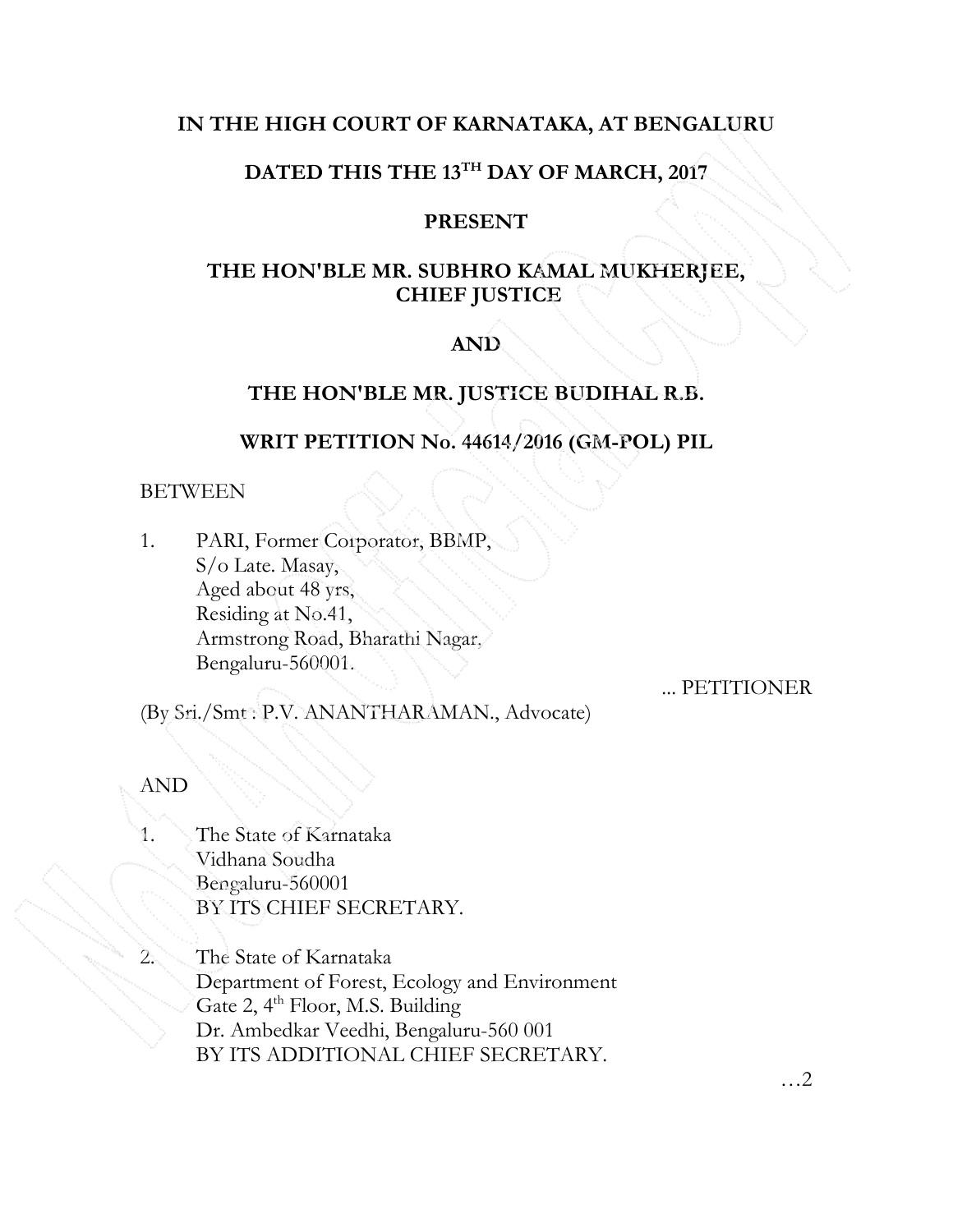- 3. The State of Karnataka Department of Transport Ground Floor, 3rd Gate, M.S. Building Dr. Ambedkar Veedhi, Bengaluru-560001 BY ITS PRINCIPAL SECRETARY
- 4. Managing Director, Sri. Rajkumar Kataria, Aged about 47 years Karnataka State Road Transport Corporation Central Offices, K.H.Road, Shanthi Nagar Bengaluru-560027 BY ITS MANAGING DIRECTOR
- 5. Dr. Ekroop cour, IAS, Aged about 54 yrs Managing Director, Bengaluru Metropolitan Transport Corporation Central Offices, K.H. Road, Shanthi Nagar Bengaluru-560027
- 6. THE COMMISSIONER OF POLICE Bengaluru City, Infantry Road, Bengaluru-560001.
- 7. Bruhath Bengaluru Mahanagara Palike N.R.Square, Bengaluru-560002 BY ITS COMMISSIONER
- 8. Karnataka State Pollution Control Board 'Parisara Bhavana', Bengaluru-560001 BY ITS CHAIRMAN.

### ... RESPONDENTS

(By Sri./Smt : GA SD)